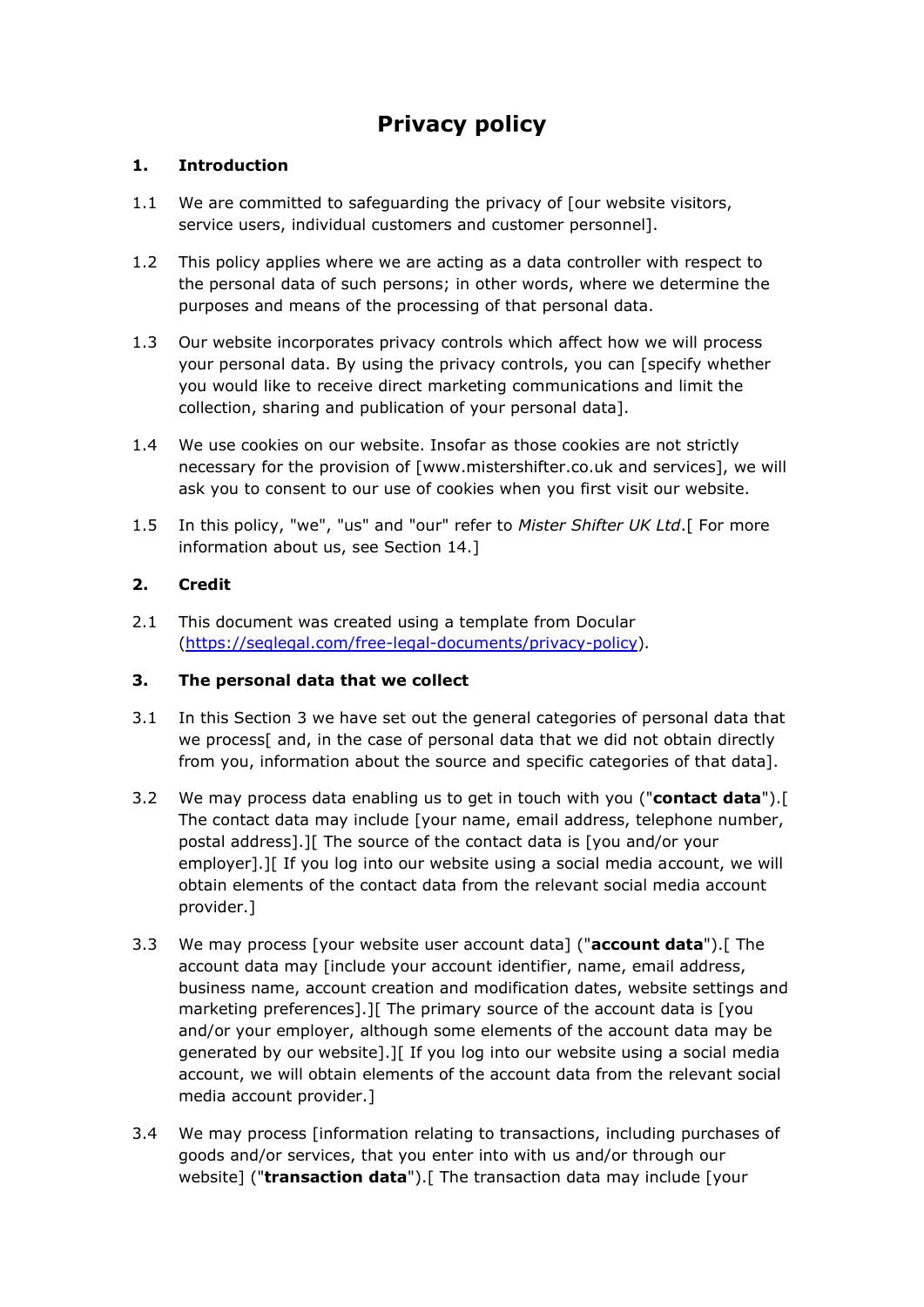name, your contact details, your payment card details (or other payment details) and the transaction details].][ The source of the transaction data is [you and/or our payment services provider].]

- 3.5 We may process [information contained in or relating to any communication that you send to us or that we send to you] ("**communication data**"). The communication data may include [the communication content and metadata associated with the communication].[ Our website will generate the metadata associated with communications made using the website contact forms.]
- 3.6 We may process [data about your use of our website and services] ("**usage data**"). The usage data may include [your IP address, geographical location, browser type and version, operating system, referral source, length of visit, page views and website navigation paths, as well as information about the timing, frequency and pattern of your service use]. The source of the usage data is [Wix and Google Tracking & Analytics].
- 3.7 We may process [Personal Information].[ This data may include [Name, Phone Number, Email Address].][ The source of this data is [Get in Touch Form].]

# **4. Purposes of processing and legal bases**

- 4.1 In this Section 4, we have set out the purposes for which we may process personal data and the legal bases of the processing.
- 4.2 **Operations**  We may process [your personal data] for [the purposes of operating our website, the processing and fulfilment of orders, providing our services, supplying our goods, generating invoices, bills and other paymentrelated documentation, and credit control]. The legal basis for this processing is [our legitimate interests, namely [the proper administration of our website, services and business]] OR [the performance of a contract between you and us and/or taking steps, at your request, to enter into such a contract]
- 4.3 **Publications**  We may process [account data] for [the purposes of publishing such data on our website and elsewhere through our services in accordance with your express instructions]. The legal basis for this processing is [consent] OR [our legitimate interests, namely [the publication of content in the ordinary course of our operations]] OR [the performance of a contract between you and us and/or taking steps, at your request, to enter into such a contract].
- 4.4 **Relationships and communications** We may process [contact data, account data, transaction data and/or communication data] for [the purposes of managing our relationships, communicating with you (excluding communicating for the purposes of direct marketing) by email, SMS, post, fax and/or telephone, providing support services and complaint handling]. The legal basis for this processing is [our legitimate interests, namely [communications with our website visitors, service users, individual customers and customer personnel, the maintenance of relationships, and the proper administration of our website, services and business]].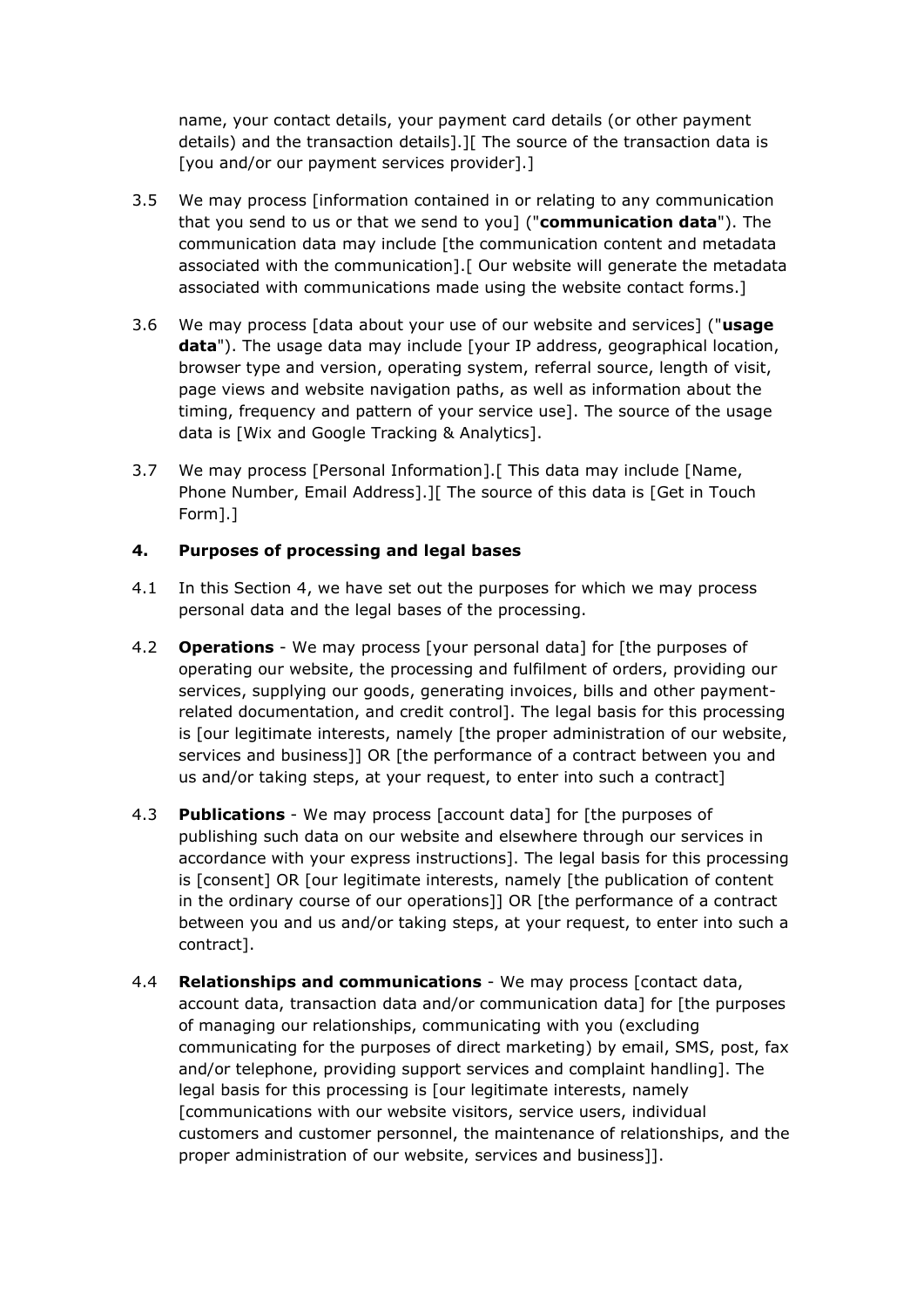- 4.5 **Direct marketing**  We may process [contact data, account data and/or transaction data] for [the purposes of creating, targeting and sending direct marketing communications by email, SMS, post and/or fax and making contact by telephone for marketing-related purposes]. The legal basis for this processing is [consent] OR [our legitimate interests, namely [promoting our business and communicating marketing messages and offers to our website visitors and service users]].
- 4.6 **Research and analysis**  We may process [usage data and/or transaction data] for [the purposes of researching and analysing the use of our website and services, as well as researching and analysing other interactions with our business]. The legal basis for this processing is [consent] OR [our legitimate interests, namely [monitoring, supporting, improving and securing our website, services and business generally]].
- 4.7 **Record keeping**  We may process [your personal data] for [the purposes of creating and maintaining our databases, back-up copies of our databases and our business records generally]. The legal basis for this processing is our legitimate interests, namely [ensuring that we have access to all the information we need to properly and efficiently run our business in accordance with this policy].
- 4.8 **Security**  We may process [your personal data] for [the purposes of security and the prevention of fraud and other criminal activity]. The legal basis of this processing is our legitimate interests, namely [the protection of our website, services and business, and the protection of others].
- 4.9 **Insurance and risk management** We may process [your personal data] where necessary for [the purposes of obtaining or maintaining insurance coverage, managing risks and/or obtaining professional advice]. The legal basis for this processing is our legitimate interests, namely [the proper protection of our business against risks].
- 4.10 **Legal claims** We may process [your personal data] where necessary for [the establishment, exercise or defence of legal claims, whether in court proceedings or in an administrative or out-of-court procedure]. The legal basis for this processing is our legitimate interests, namely [the protection and assertion of our legal rights, your legal rights and the legal rights of others].
- 4.11 **Legal compliance and vital interests** We may also process your personal data where such processing is necessary for compliance with a legal obligation to which we are subject or in order to protect your vital interests or the vital interests of another natural person.

## **5. Providing your personal data to others**

5.1 We may disclose [your personal data] to [our insurers and/or professional advisers] insofar as reasonably necessary for the purposes of [obtaining or maintaining insurance coverage, managing risks, obtaining professional advice].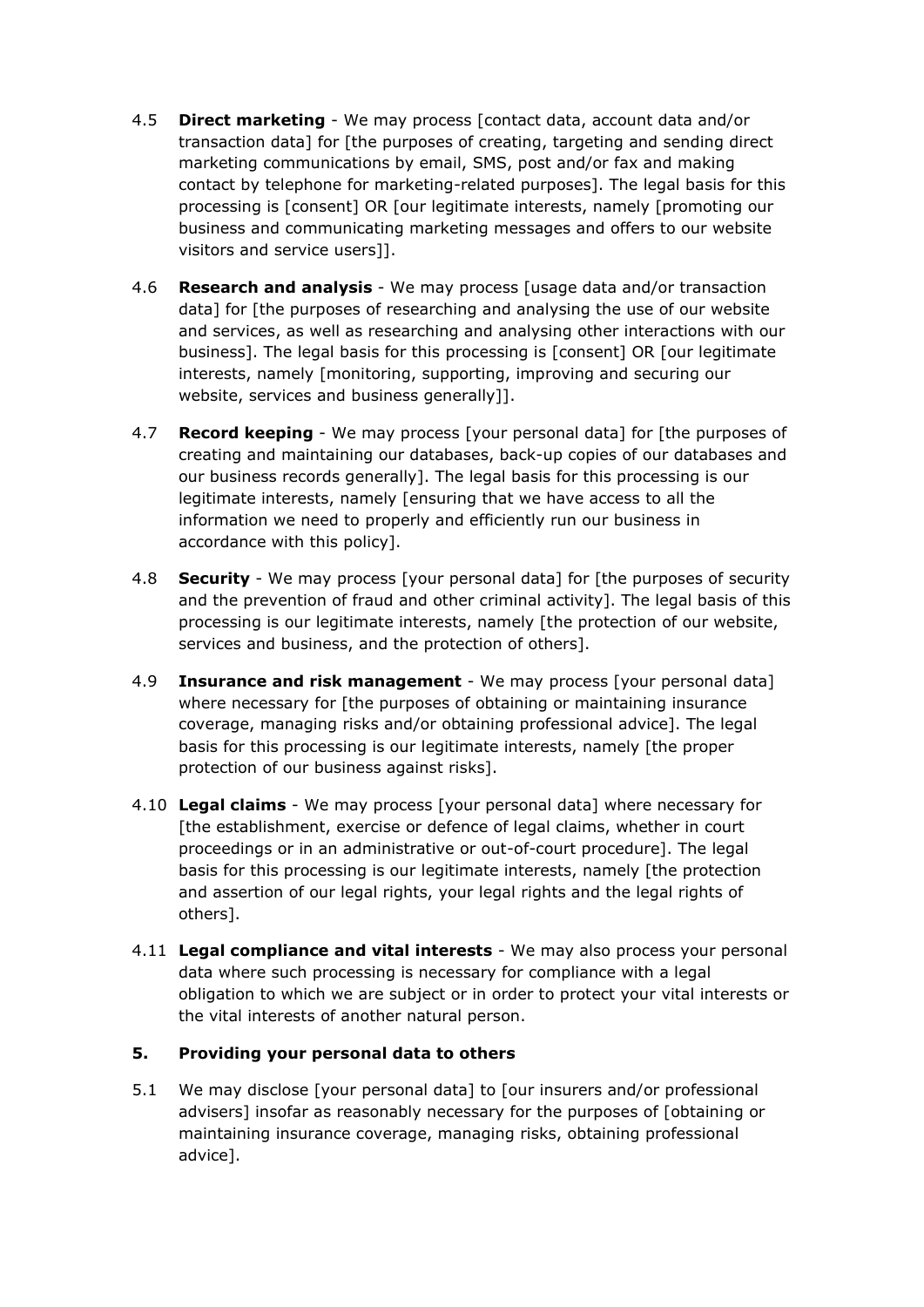- 5.2 [Your personal data held in our website database] will be stored on the servers of our hosting services providers[ identified at [www.Wix.com]].
- 5.3 In addition to the specific disclosures of personal data set out in this Section 5, we may disclose your personal data where such disclosure is necessary for compliance with a legal obligation to which we are subject, or in order to protect your vital interests or the vital interests of another natural person. We may also disclose your personal data where such disclosure is necessary for the establishment, exercise, or defence of legal claims, whether in court proceedings or in an administrative or out-of-court procedure.

# **6. International transfers of your personal data**

- 6.1 In this Section 6, we provide information about the circumstances in which your personal data may be transferred to [countries outside the United Kingdom and the European Economic Area (EEA)].
- 6.2 You acknowledge that [personal data that you submit for publication through our website or services] may be available, via the internet, around the world. We cannot prevent the use (or misuse) of such personal data by others.

# **7. Retaining and deleting personal data**

- 7.1 This Section 7 sets out our data retention policies and procedures, which are designed to help ensure that we comply with our legal obligations in relation to the retention and deletion of personal data.
- 7.2 Personal data that we process for any purpose or purposes shall not be kept for longer than is necessary for that purpose or those purposes.
- 7.3 We will retain your personal data as follows:
	- We will retain your personal information for no longer that is necessary for the period we are providing on going services to you. We will also retain your personal information to meet legal or regulatory requirements. We will not retain your personal information for Privacy Policy Jan 2018 Page 5 longer than six years (the Retention Period) from the date when you cease to be a customer of ours. We may keep your personal information longer than six years if we cannot delete it for legal regulatory or technical reasons.
- 7.4 Notwithstanding the other provisions of this Section 7, we may retain your personal data where such retention is necessary for compliance with a legal obligation to which we are subject, or in order to protect your vital interests or the vital interests of another natural person.

## **8. Your rights**

- 8.1 In this Section 8, we have listed the rights that you have under data protection law.
- 8.2 Your principal rights under data protection law are:
	- (a) **the right to access** you can ask for copies of your personal data;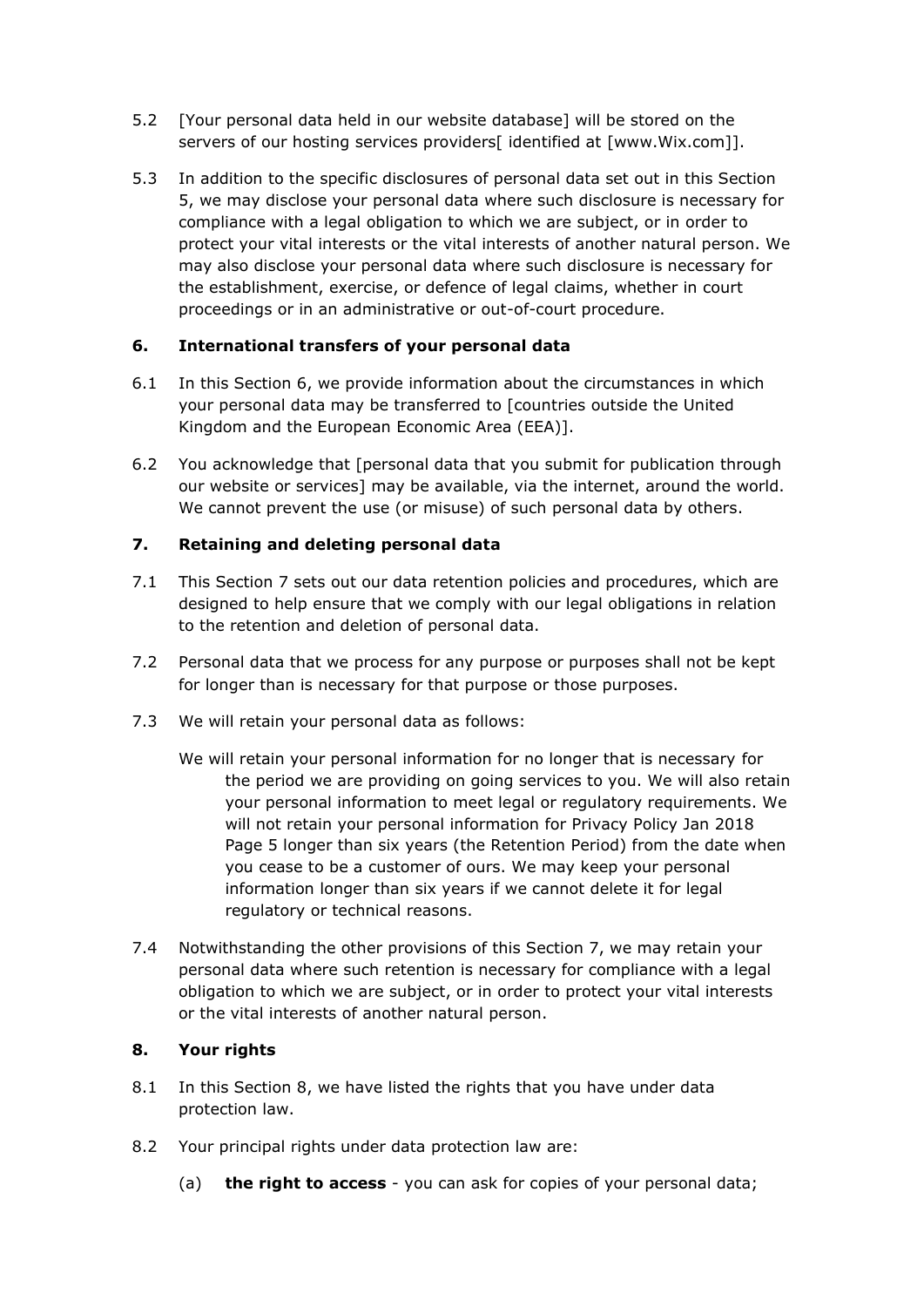- (b) **the right to rectification** you can ask us to rectify inaccurate personal data and to complete incomplete personal data;
- (c) **the right to erasure** you can ask us to erase your personal data;
- (d) **the right to restrict processing** you can ask us to restrict the processing of your personal data;
- (e) **the right to object to processing** you can object to the processing of your personal data;
- (f) **the right to data portability** you can ask that we transfer your personal data to another organisation or to you;
- (g) **the right to complain to a supervisory authority** you can complain about our processing of your personal data; and
- (h) **the right to withdraw consent** to the extent that the legal basis of our processing of your personal data is consent, you can withdraw that consent.
- 8.3 These rights are subject to certain limitations and exceptions. You can learn more about the rights of data subjects by visiting [https://ico.org.uk/for](https://ico.org.uk/for-organisations/guide-to-data-protection/guide-to-the-general-data-protection-regulation-gdpr/individual-rights/)[organisations/guide-to-data-protection/guide-to-the-general-data-protection](https://ico.org.uk/for-organisations/guide-to-data-protection/guide-to-the-general-data-protection-regulation-gdpr/individual-rights/)[regulation-gdpr/individual-rights/.](https://ico.org.uk/for-organisations/guide-to-data-protection/guide-to-the-general-data-protection-regulation-gdpr/individual-rights/)
- 8.4 You may exercise any of your rights in relation to your personal data [by written notice to us, using the contact details set out below].

## **9. About cookies**

- 9.1 A cookie is a file containing an identifier (a string of letters and numbers) that is sent by a web server to a web browser and is stored by the browser. The identifier is then sent back to the server each time the browser requests a page from the server.
- 9.2 Cookies may be either "persistent" cookies or "session" cookies: a persistent cookie will be stored by a web browser and will remain valid until its set expiry date, unless deleted by the user before the expiry date; a session cookie, on the other hand, will expire at the end of the user session, when the web browser is closed.
- 9.3 Cookies may not contain any information that personally identifies a user, but personal data that we store about you may be linked to the information stored in and obtained from cookies.

#### **10. Cookies that we use**

- 10.1 We use cookies for the following purposes:
	- (a) [**authentication and status** we use cookies [to identify you when you visit our website and as you navigate our website, and to help us determine if you are logged into our website]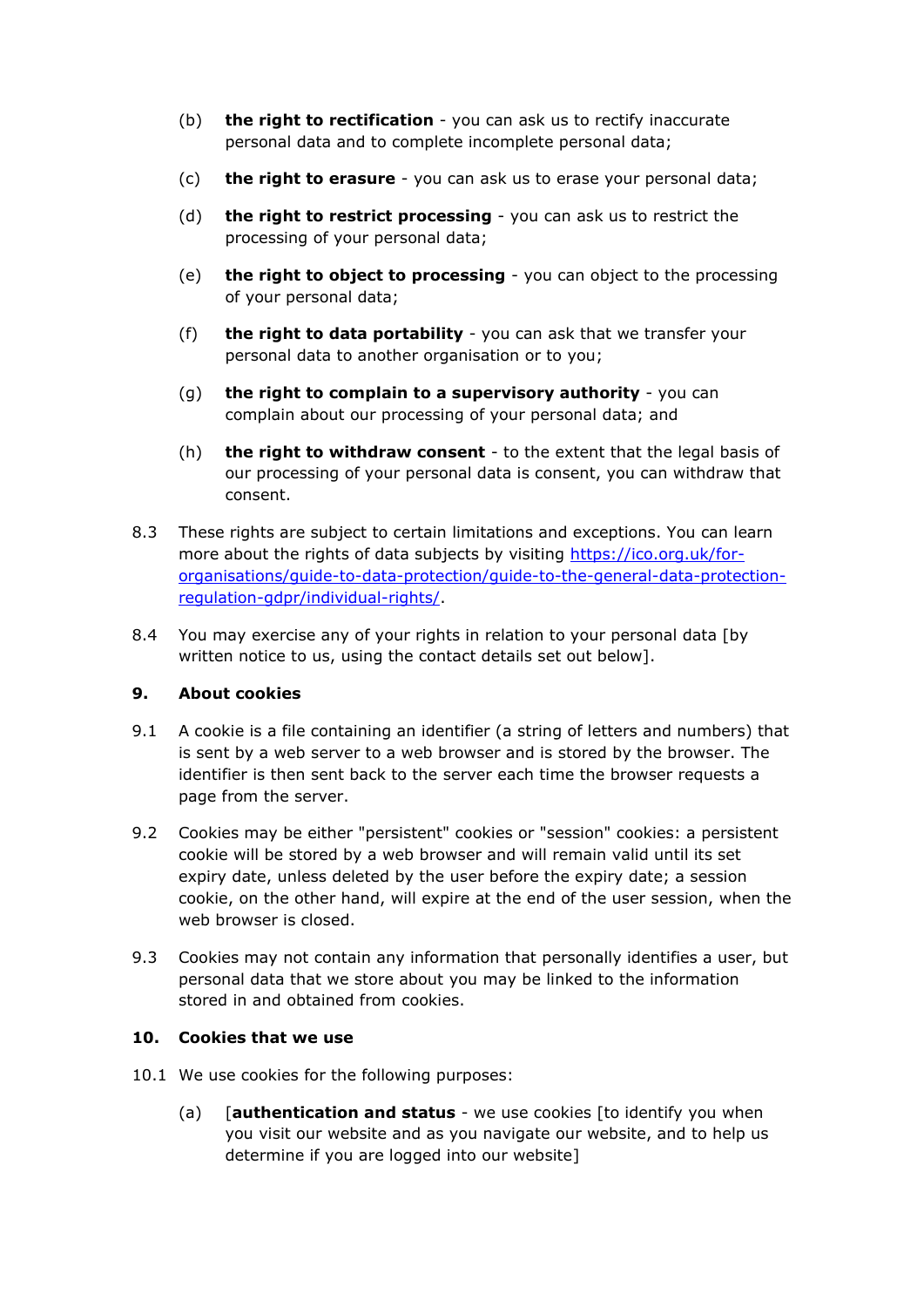- (b) [**personalisation** we use cookies [to store information about your preferences and to personalise our website for you]
- (c) [**security** we use cookies [as an element of the security measures used to protect user accounts, including preventing fraudulent use of login credentials, and to protect our website and services generally]
- (d) [**advertising** we use cookies [to help us to display advertisements that will be relevant to you]
- (e) [**analysis** we use cookies [to help us to analyse the use and performance of our website and services]
- (f) [**cookie consent** we use cookies [to store your preferences in relation to the use of cookies more generally]

#### **11. Cookies used by our service providers**

- 11.1 Our service providers use cookies and those cookies may be stored on your computer when you visit our website.
- 11.2 We use Google Analytics. Google Analytics gathers information about the use of our website by means of cookies. The information gathered is used to create reports about the use of our website. You can find out more about Google's use of information by visiting <https://www.google.com/policies/privacy/partners/> and you can review Google's privacy policy at [https://policies.google.com/privacy.](https://policies.google.com/privacy)
- 11.3 We use Wix Analytics to gather information about the use of our website by the means of cookies. This service uses cookies for creating reports. You can view the privacy policy of this service provider at [https://support.wix.com/en/article/cookies-and-your-wix-site.](https://support.wix.com/en/article/cookies-and-your-wix-site)

#### **12. Managing cookies**

- 12.1 Most browsers allow you to refuse to accept cookies and to delete cookies. The methods for doing so vary from browser to browser, and from version to version. You can however obtain up-to-date information about blocking and deleting cookies via these links:
	- (a) <https://support.google.com/chrome/answer/95647> (Chrome);
	- (b) [https://support.mozilla.org/en-US/kb/enable-and-disable-cookies](https://support.mozilla.org/en-US/kb/enable-and-disable-cookies-website-preferences)[website-preferences](https://support.mozilla.org/en-US/kb/enable-and-disable-cookies-website-preferences) (Firefox);
	- (c) <https://help.opera.com/en/latest/security-and-privacy/> (Opera);
	- (d) [https://support.microsoft.com/en-gb/help/17442/windows-internet](https://support.microsoft.com/en-gb/help/17442/windows-internet-explorer-delete-manage-cookies)[explorer-delete-manage-cookies](https://support.microsoft.com/en-gb/help/17442/windows-internet-explorer-delete-manage-cookies) (Internet Explorer);
	- (e) [https://support.apple.com/en-gb/guide/safari/manage-cookies-and](https://support.apple.com/en-gb/guide/safari/manage-cookies-and-website-data-sfri11471/mac)[website-data-sfri11471/mac](https://support.apple.com/en-gb/guide/safari/manage-cookies-and-website-data-sfri11471/mac) (Safari); and